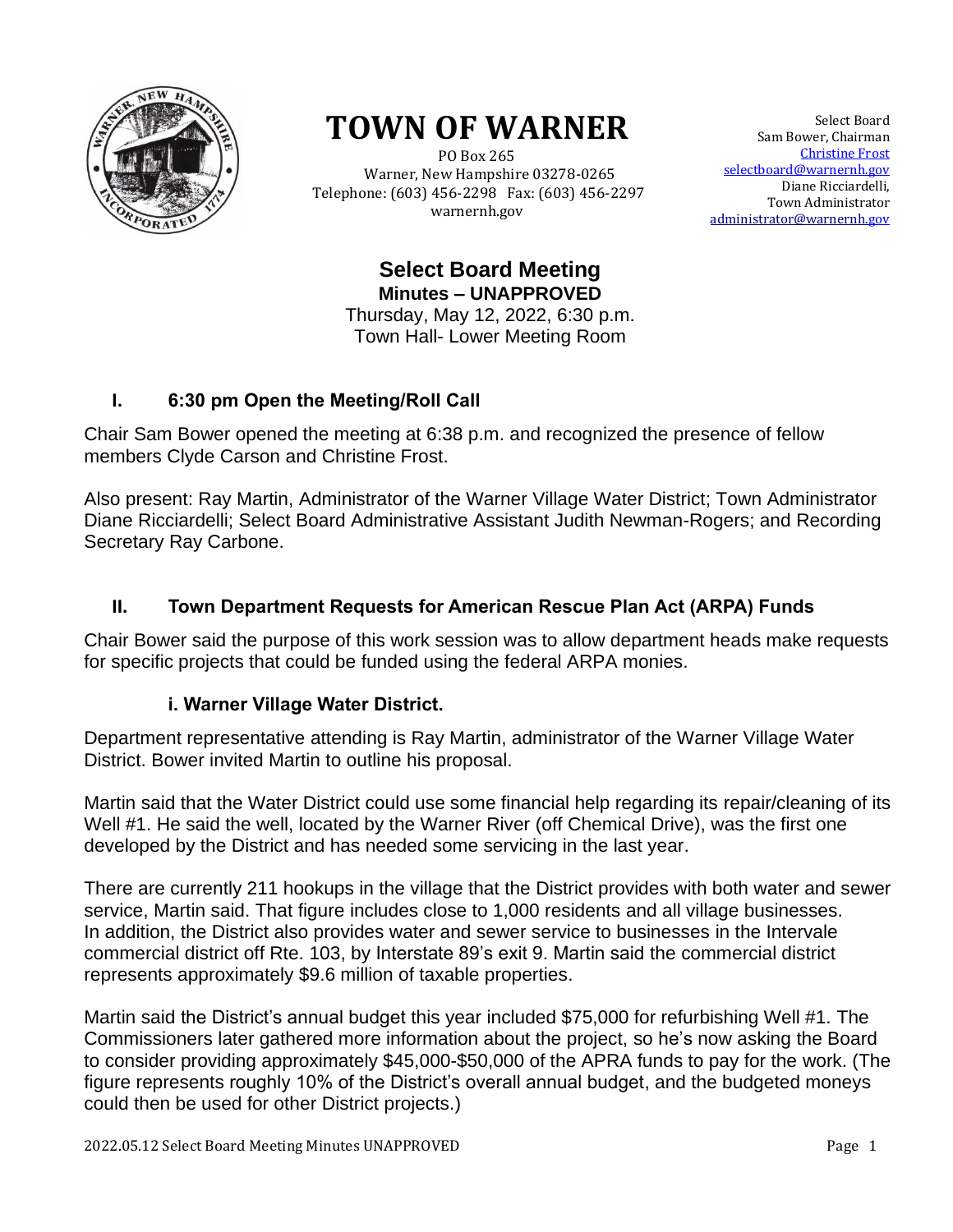Chair Bower noted the purpose of this meeting was simply to gather information and the Board is not planning to make any funding decisions tonight. He thanked Martin for coming and said the Board would keep his request "at the top of the list."

Bower also noted that the Town has some time to decide how to spend the money, since its first allocation of ARPA funds has already come in and a second round of funds is expected to come in later this year.

#### **ii. Department of Public Works (DPW)**

Town Administrator Diane Ricciardelli said that DPW Director Tim Allen was unable to attend tonight's meeting but he asked her to present information about the tractor that his department would like to purchase. (The tractor would be used to plow sidewalks during the winter and in summer, DPW staff would mow the Parks & Recreation Department's lawns at Riverside Park.)

Ricciardelli said Allen received three bids on the tractor purchase: \$29,000; \$32,000; and \$35,000. Allen recommends the second bid, which would be reduced by \$2,000 for a trade-in. So the total price would be \$30,000.

#### **iii. ARPA Review**

Christine Frost asked the other Board members if they wanted to review the current ARPA requests for spending plans. They agreed.

Frost reported:

TOTAL ARPA RECEIVED AS TO DATE - \$152,000

#### FUNDS COMMITTED:

- Church Street storm water overflow drainage
- OWL system recording/transmission system
- \$10,000 Approximately, for redesign of Town website
- Aerator for Silver Lake (Parks & Recreation Department)
- \$120 CPR Training
- \$30,000 Tractor/Mower (DPW purchase, mentioned above)
- \$36,000 Updating Town's Accounting System

- \$20,000 Continued support from Municipal Resources, Inc. (MRI) for updating the Town's financial system

The Town is also expecting another \$152,000 for the second half of its ARPA funds, for a total of approximately \$305,000.

Frost noted several other items that the Board has considered in recent months:

- \$13,000 Energy-efficiency measures
- \$45,000 Warner Water District Well #1 service
- \$70,000 Refurbish/renovation work on Warner Community Center (WCC)
- \$7,500 "Programming" work for WCC (i.e., Anthony Mento's proposal)
- \$20,000 Updating florescent and other electrical issues in WCC
- \$15,000 Rekeying Town buildings (Fire, Police, WCC)